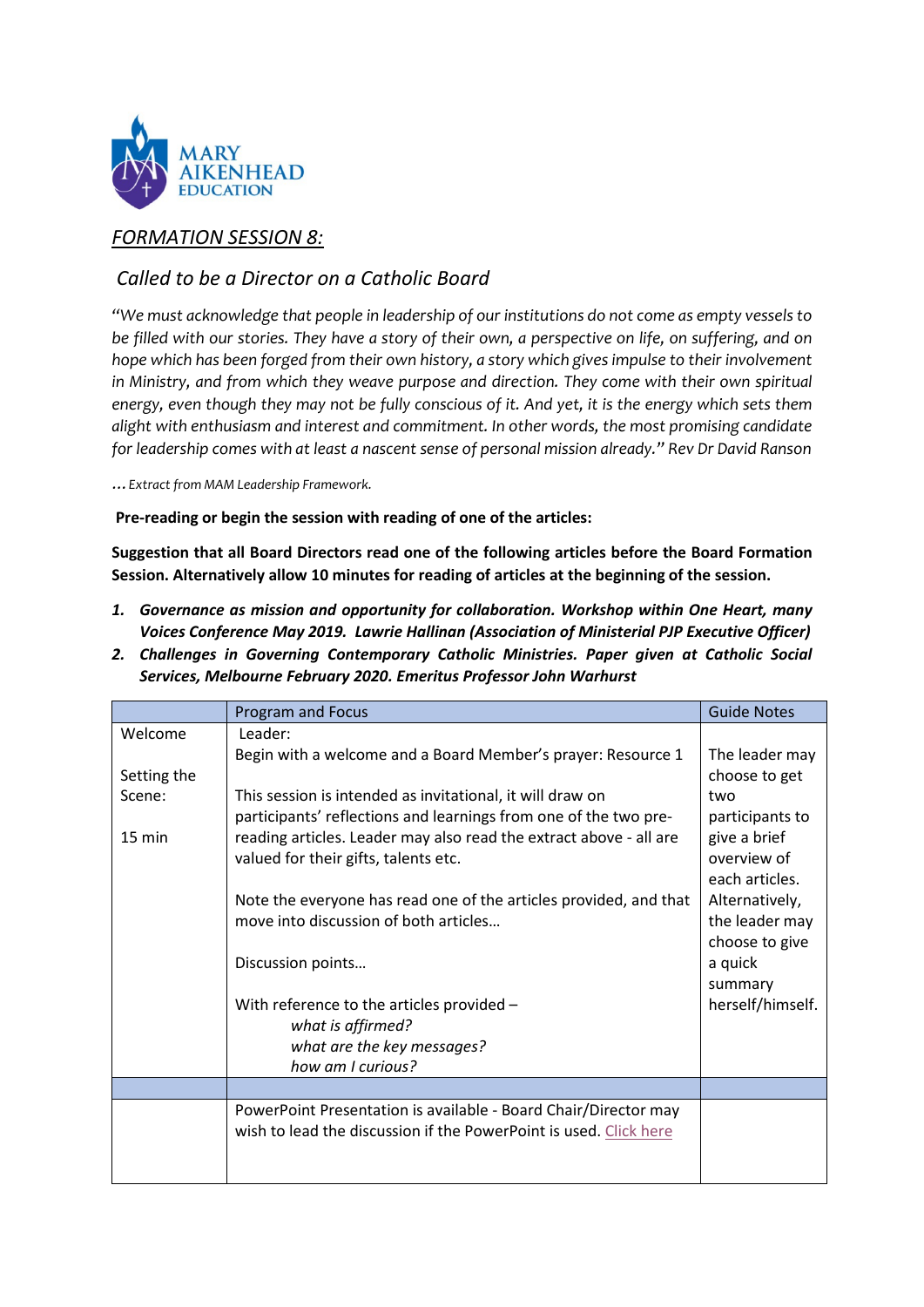| Heritage,             | For Further Reflection:                                              |  |
|-----------------------|----------------------------------------------------------------------|--|
| Story and             |                                                                      |  |
| readings $-$          | Revisit why I accepted the invitation to be a Director on this<br>1. |  |
|                       | College Board. Who and how has the story and heritage                |  |
| Informing the         | touched me and continues to inspire my current<br>commitment?        |  |
| present and<br>future |                                                                      |  |
|                       |                                                                      |  |
| $20 \text{ min}$      | I am a director on an MAEA Catholic College Board - what<br>2.       |  |
|                       | does this mean for me today? How can I continue to be                |  |
|                       | supported in this role?                                              |  |
|                       |                                                                      |  |
|                       |                                                                      |  |
| Concluding            | Leader:                                                              |  |
| comment               | Invite participants to reflect for a couple of minutes: how they     |  |
|                       | understand and being a director on this Catholic Board - what        |  |
| 5 min                 | else may help them in this role.                                     |  |
|                       |                                                                      |  |

## Reference Material:

*Governance as mission and opportunity for collaboration. Workshop within One Heart, many Voices Conference May 2019. Lawrie Hallinan (Association of Ministerial PJP Executive Officer[\) Click here](https://www.btewk.com.au/wp-content/uploads/2021/03/Governance-as-mission-and-opportunity-for-collaboration.pdf)*

*Challenges in Governing Contemporary Catholic Ministries. Paper given at Catholic Social Services, Melbourne February 2020. Emeritus Professor John Warhurs[t Click here](https://www.btewk.com.au/wp-content/uploads/2021/03/Challenges-in-Governing-Contemporary-Catholic-Ministries.pdf)*